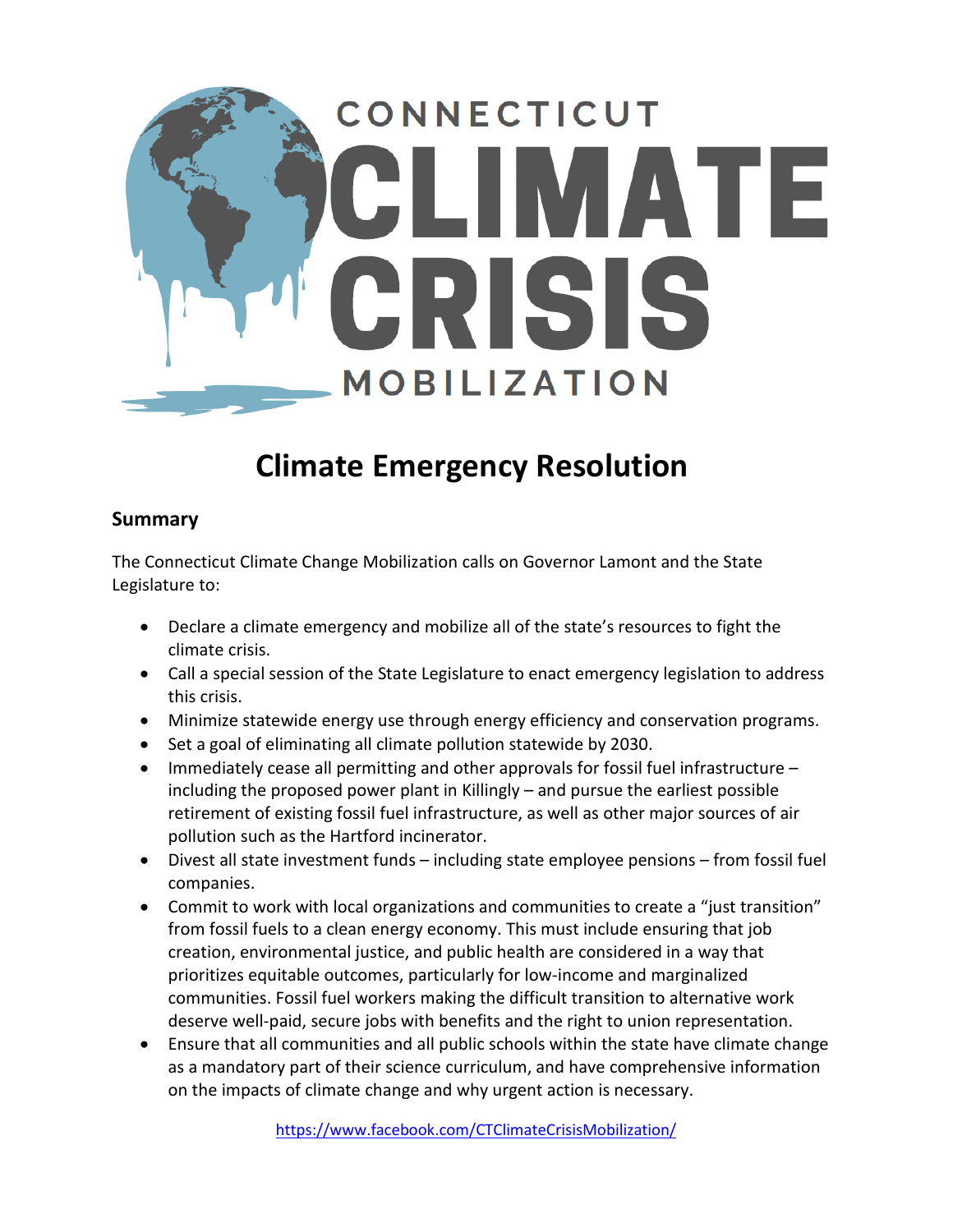## **A Resolution Calling on Governor Lamont and the State Legislature to Declare a Climate Emergency**

**Whereas** the climate crisis is the gravest threat that humanity has ever faced;

**Whereas** humans have warmed the planet enough to end the 12,000-year era of climate stability that allowed agriculture and human civilization to flourish;

**Whereas** over 19,000 scientists have signed a Second Warning to Humanity proclaiming that "a great change in our stewardship of the Earth and the life on it is required, if vast human misery is to be avoided";

**Whereas** we are on the course for sufficient warming to initiate a mass of various "feedback loops" that would dramatically accelerate warming, raising the possibility of an abrupt shift to a world that is inhospitable to and perhaps even incompatible with human life;

**Whereas** Connecticut's biggest climate change risks are intimately linked to its 217 miles of shoreline, where 40 percent of its population lives in 36 coastal communities that now face the dangerous combination of rising sea levels and more frequent and intense storms;

**Whereas** Pope Francis has declared that humanity is on the verge of "global suicide," and that we will destroy ourselves if we destroy God's creation. Furthermore, religious leaders from all faiths around the world have called for action to preserve a sustainable environment and for us to be good stewards of the Earth we have inherited;

**Whereas** restoring a safe climate requires an emergency mobilization to a clean-energy economy across all sectors, and measures to protect all people and species from the consequences of warming in the near-term;

**Whereas** indigenous communities, low-income communities, and communities of color in the United States and abroad have suffered the gravest consequences of the extractive economy since its inception;

**Whereas** just-transition strategies were first forged by a "blue-green" alliance of labor unions and environmental justice groups who saw the need to phase out the industries that were harming workers, community health, and the planet, while also providing just pathways for workers into new livelihoods;

**Whereas** a just transition plan such as the Green New Deal would help to preserve our climate while creating a better world for those communities who have historically suffered the most from climate change even though they have done the least to cause it;

**Whereas** justice requires that those countries, classes, and sectors that have contributed the most to the climate crisis shoulder a commensurate portion of the burden of reversing it and protecting those most impacted from its lethal impacts;